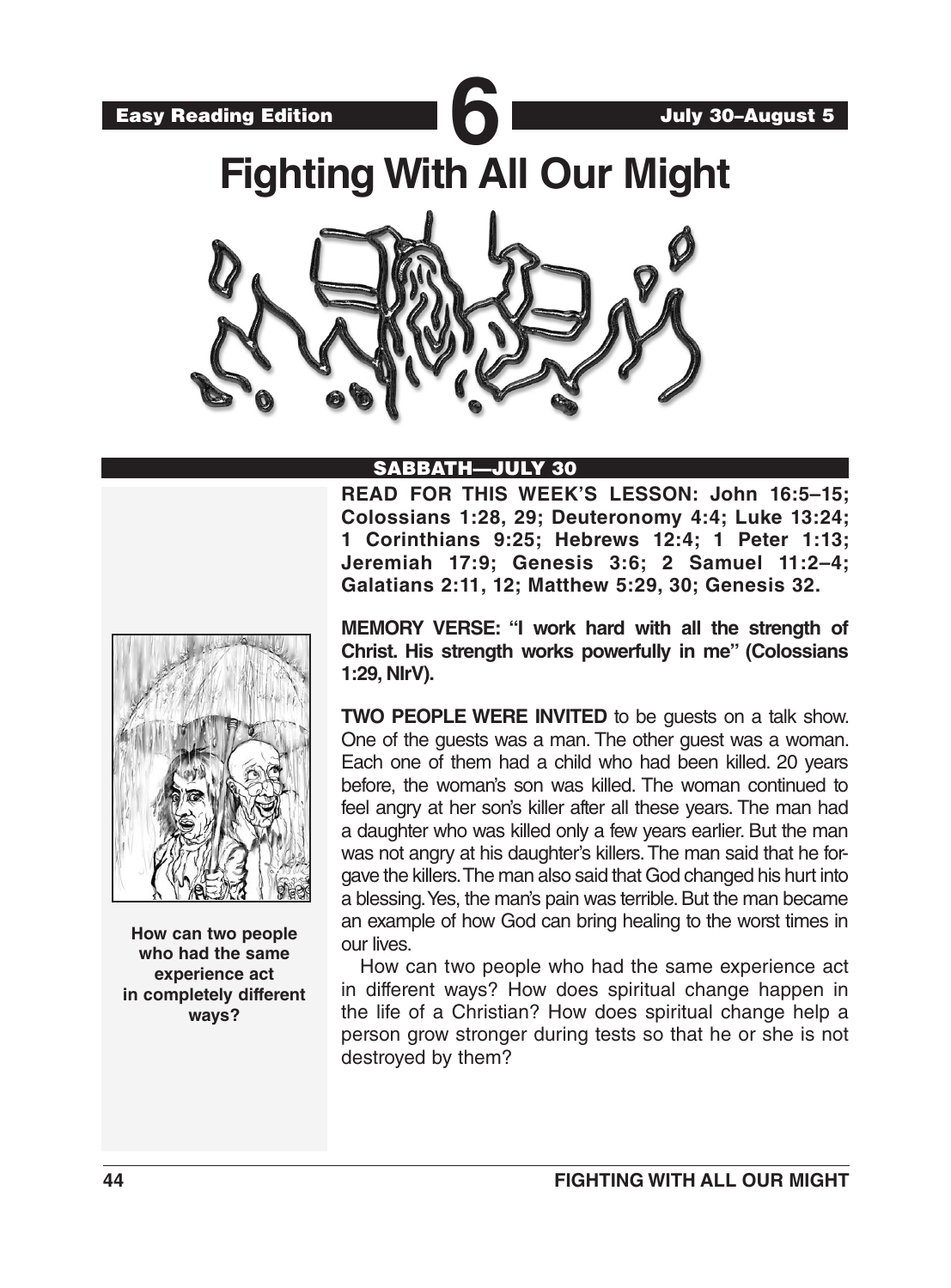### SUNDAY—JULY 31 Lesson 6

## **THE SPIRIT OF TRUTH (John 16:5–15)**

Have you ever prayed, "Please, God, make me good!"? But then nothing changes. How is it possible for us to pray for God's mighty power to work in our hearts, but then our lives stay the same? We know that God freely offers us the power to change our lives. We really want this change to happen, too. But then our lives don't change in a way that matches what God offers us.

Why? The reason is simple. Yes, the Holy Spirit has the power to change us. But our own choices can limit what God can do for us.

### **Read John 16:5–15. In these verses, Jesus says that the Holy Spirit also is the "Spirit of truth" (John 16:13, NIV). What does the name "Spirit of truth" tell us about the Holy Spirit's job of helping people?**

The Holy Spirit shows us our sins. But He can't force us to stop sinning. The Holy Spirit also can show us the most important Bible truth about God. But the Spirit can't force us to believe or obey it. What if God forced us to do something? Then we are not free. Satan can then accuse God of forcing our minds and hearts to serve Him. Satan also can accuse God of "cheating" in the worldwide war between good and evil. When this war started in heaven, God the Father didn't force Satan or any of the angels to believe that He was good. God didn't force the angels to stop sinning. In the Garden of Eden, God warned Adam and Eve not to eat from the tree in the middle of the garden. But God didn't stop Eve and Adam from making the choice to disobey Him. God won't act any different today with us. So, the Spirit shows us the Bible truth about God and sin. Then the Spirit says, "I showed you the truth. What will your answer be? What will you do now?"

The same thing happens when God gives us a difficult test in life. Sometimes God brings the test to our lives because we haven't obeyed Him or because we haven't stopped sinning. Do we want God to help us during this time? Then we must confess our sins and obey Him. Then God's power can enter our hearts and change us.

**What has the "Spirit of truth" said to you lately? How do you obey His words? What choices did you make this week?**



**God didn't stop Eve and Adam from making the choice to disobey Him.**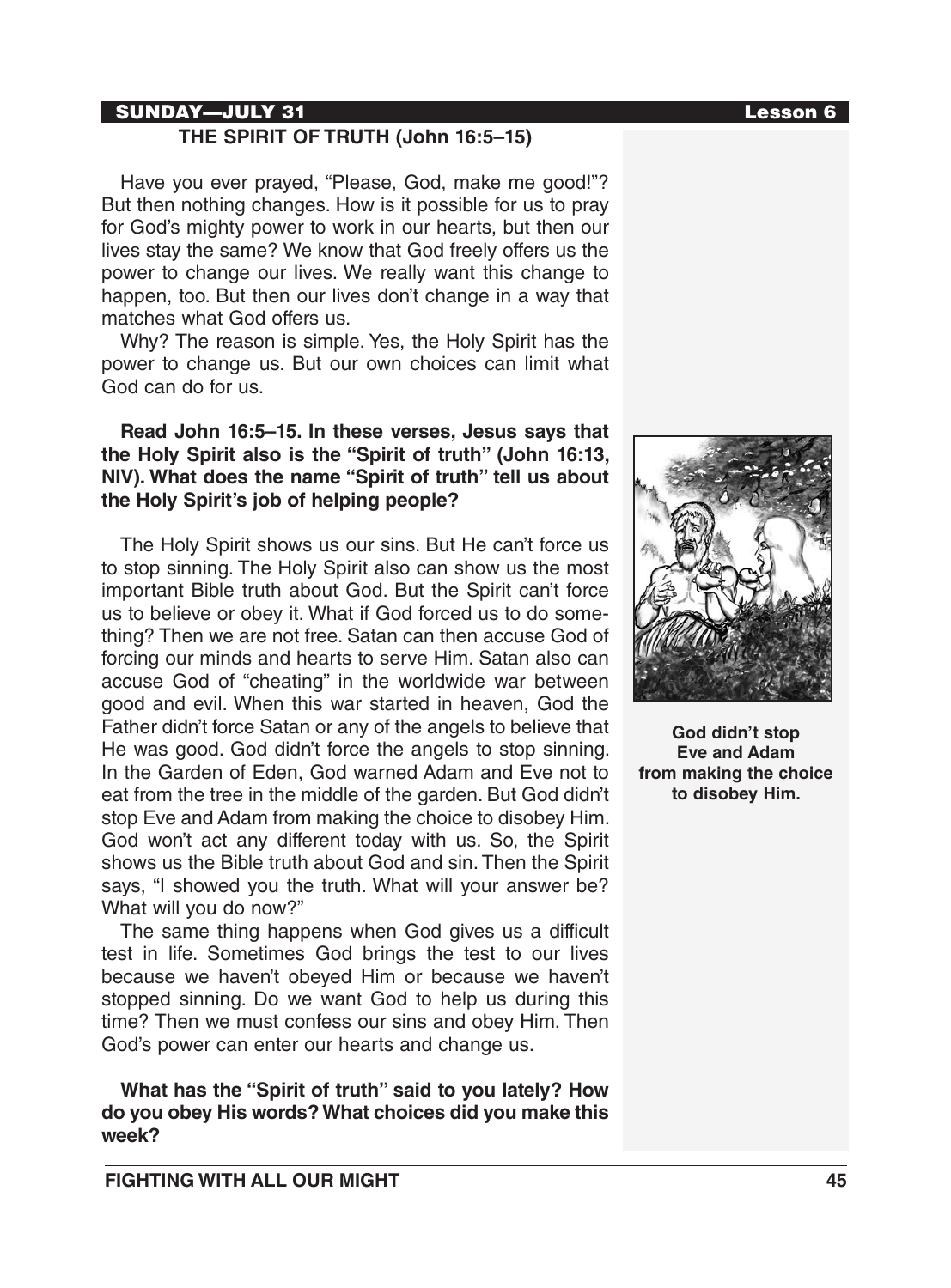

**These two words ("work" and "struggle") show us a picture of an athlete working hard to win.**

#### Lesson 6 MONDAY—AUGUST 1

#### **THE GOD-HUMAN COMBINATION (Colossians 1:28, 29)**

What is your biggest success? Chances are, you did not achieve this success simply by rolling out of bed one morning! If we want to achieve something important in life, we must work hard. Success takes time and effort. Our serving Jesus is no different.

**Paul talks about God working in him. At the same time, what part does human effort have in Paul's success in the work he does for God? Read Colossians 1:28, 29 for the answer. Also read Deuteronomy 4:4; Luke 13:24; 1 Corinthians 9:25; and Hebrews 12:4.** 

In Colossians 1:28 and 29, Paul talks about his work for God. He says that he works and fights hard to bring people to the Lord. But Paul says that God's power helps him to do this work.

The word written as "work" in Colossians 1:29, ERV, means to "grow tired" and "to work until you're too tired to do anymore work." Writers in Paul's time used this word to talk about athletes during their training. The word written as "struggle [fight]" in Colossians 1:29, ERV, can mean to "suffer much." So, these two words show us a picture of an athlete working hard to win. But then Paul adds another part to this picture, and that part is God. Yes, Paul fights and works hard with all that he has. But Paul also fights hard with everything God gives him. So, we see that Paul's work for God is done with God's strength. Yes, Paul uses his own personal effort and human strength. But he understands that real strength comes from God.

We live in a time when most people want more and more. But they want to work less to get it. Sad to say, this idea has come into Christianity, too. Some Christian preachers promise that all you need to do is believe in Jesus. Then God will pour the Holy Spirit on you. The Spirit will give you power to do miracles. But this teaching is only half true. It causes people to think that we just need to wait for God's power to change us. We don't need to do anything. We just need to sit back and wait for the change to happen!

**What is your own experience with the struggle or the fight that Paul talks about? What are you fighting in your heart? How can you learn to let God lead you all the time?**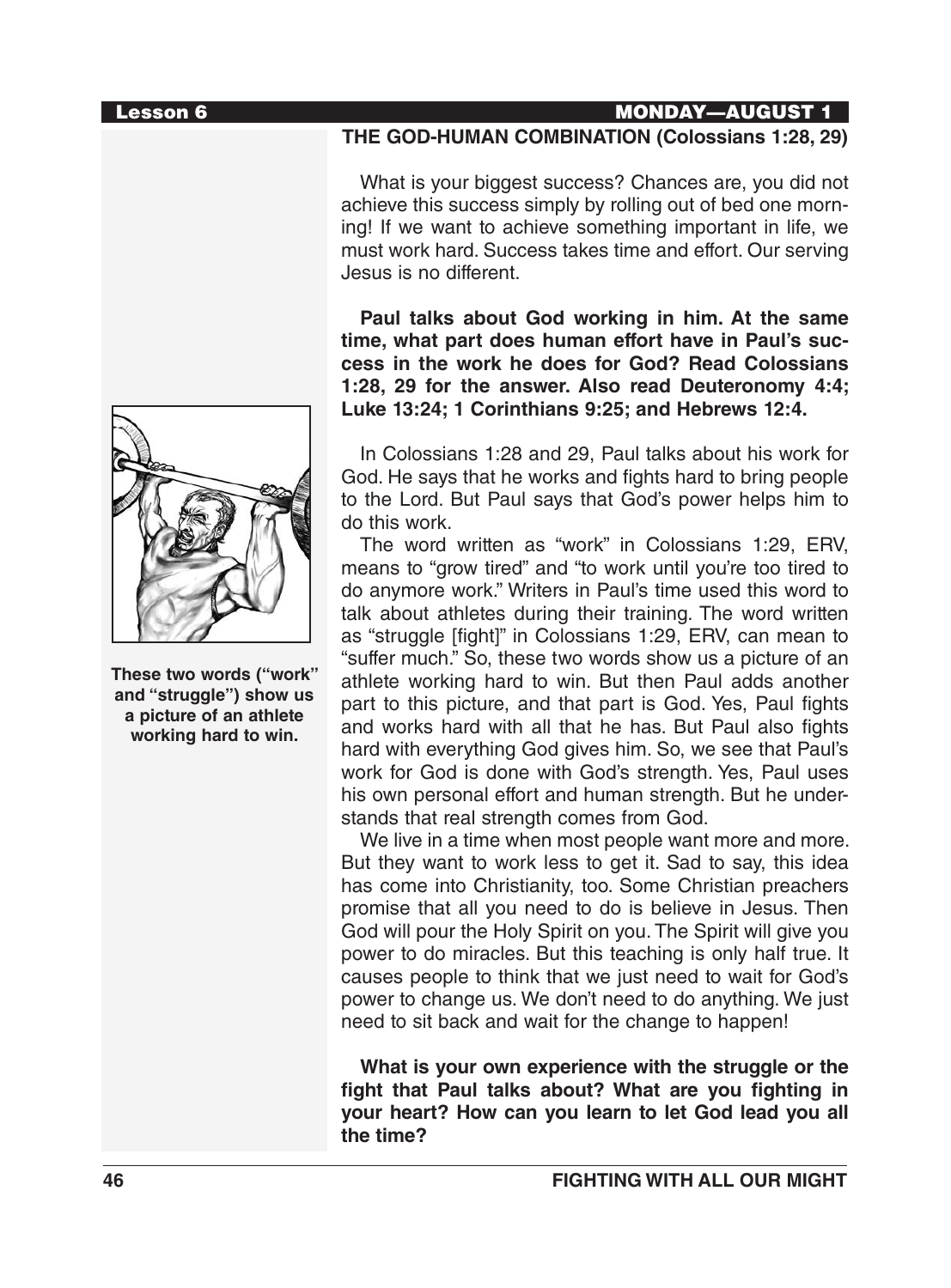## TUESDAY—AUGUST 2 Lesson 6

# **SELF-DISCIPLINE (1 Peter 1:13)**

God made us free to choose. One of the biggest enemies of our free choice is our own feelings. Every day the pictures in ads and the music all around us cause us to feel anger, fear, or to think about sex. Often, we feel and think these things without being aware of what's happening to us. How often do we think, "What do I want to eat for dinner?" "What do I want to do today?" "Do I feel good about buying this or that thing?" A lot, right? Feelings are a big part of our decision-making. Many feelings are not bad. But how I feel about something may have little to do with what is right or best. Our feelings can lie to us ("A human heart is more dishonest than anything else. It can't be healed. Who can understand it?" [Jeremiah 17:9, NIrV]). Our feelings can cause us to have a false picture about life. Our feelings also can cause us to make bad choices. These choices can cause us to suffer.

**What examples can you find from the Bible of people who made choices because they were controlled by their feelings and not by Bible truth? Read examples of people who behaved this way: Genesis 3:6; 2 Samuel 11:2–4; Galatians 2:11, 12.** 

## **Read 1 Peter 1:13. What does Peter want his readers to do?**

Peter understood that the mind controls the body. When we don't control our thoughts, we will be controlled by our feelings.

Make a picture in your mind of this story: you are walking on a road. The road is not wide. Along the road, you see there are many other roads. Each of these new roads lead in a different direction. Some of these roads go to places that we should not want to visit. Other roads look nice; they make us feel happy and free. If we walk on any of these roads, we will get off the correct road. Then we will get lost or go in the wrong direction. We will have trouble getting back on the right road after that.

**What important choices do you need to make? Ask yourself, "How can I know if I'm making my choices because of my feelings or because of Bible truth?"**



**Peter understood that the mind controls the body.**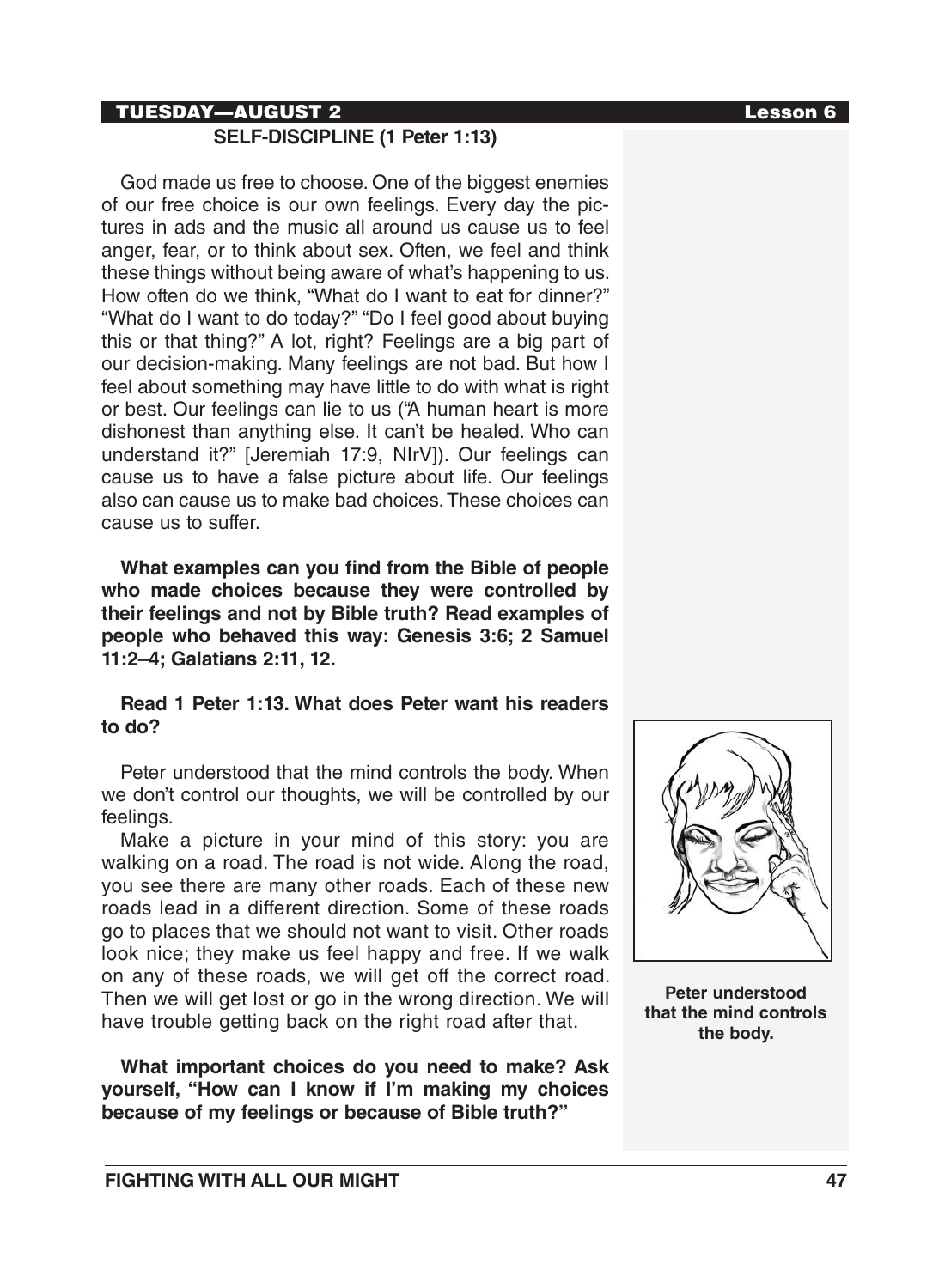#### Lesson 6 WEDNESDAY—AUGUST 3

## **GIVING EVERYTHING TO GOD (Matthew 5:29)**

" 'If your right eye causes you to sin, poke it out and throw it away. Your eye is only one part of your body. It is better to lose an eye than for your whole body to be thrown into hell' " (Matthew 5:29, NIrV).

## **Think about the words of Jesus in Matthew 5:29 above. Do you think Jesus asks His followers to give up too much? Explain your answer.**

Jesus asks us to give up only the things that are for our own good. Jesus does not ask us to give things up because He wants to make our lives difficult. Sometimes we need to take strong action because we have gotten so far away from God's plans for us. People often ask, "How did I get so far away from God?" The answer is always the same: just one thought and one action at a time.

Read Matthew 5:29, 30. Jesus talks about sex sins in these verses. But Jesus gives us good advice about how to control other sins in our lives, too. We must follow these rules if we want to grow in Jesus.

**What important idea does Jesus share with us in Matthew 5:29, 30? Is Jesus really asking us to poke out our eyes and cut off our hands?**

Jesus isn't asking us to hurt our bodies. Of course not! Jesus is really asking us to control our minds and bodies, no matter what. Do you see that the verses don't say that God will remove the wish from our hearts to do wrong? Yes, sometimes God will remove this wish for us. But often God asks us to give up something first. Or He may ask us to start doing something that we don't really want to do at all. That can be a hard test! When we make correct choices, we will become stronger. Then the wish to sin grows weaker in our lives.

God sometimes uses tests and suffering to get our attention. When we suffer, we often see how far we have gone away from God. Suffering may be God's invitation to us to make a big change in life. Suffering also may help us see the wisdom in coming back to God's plan for us.



**When we make correct choices, we will become stronger.**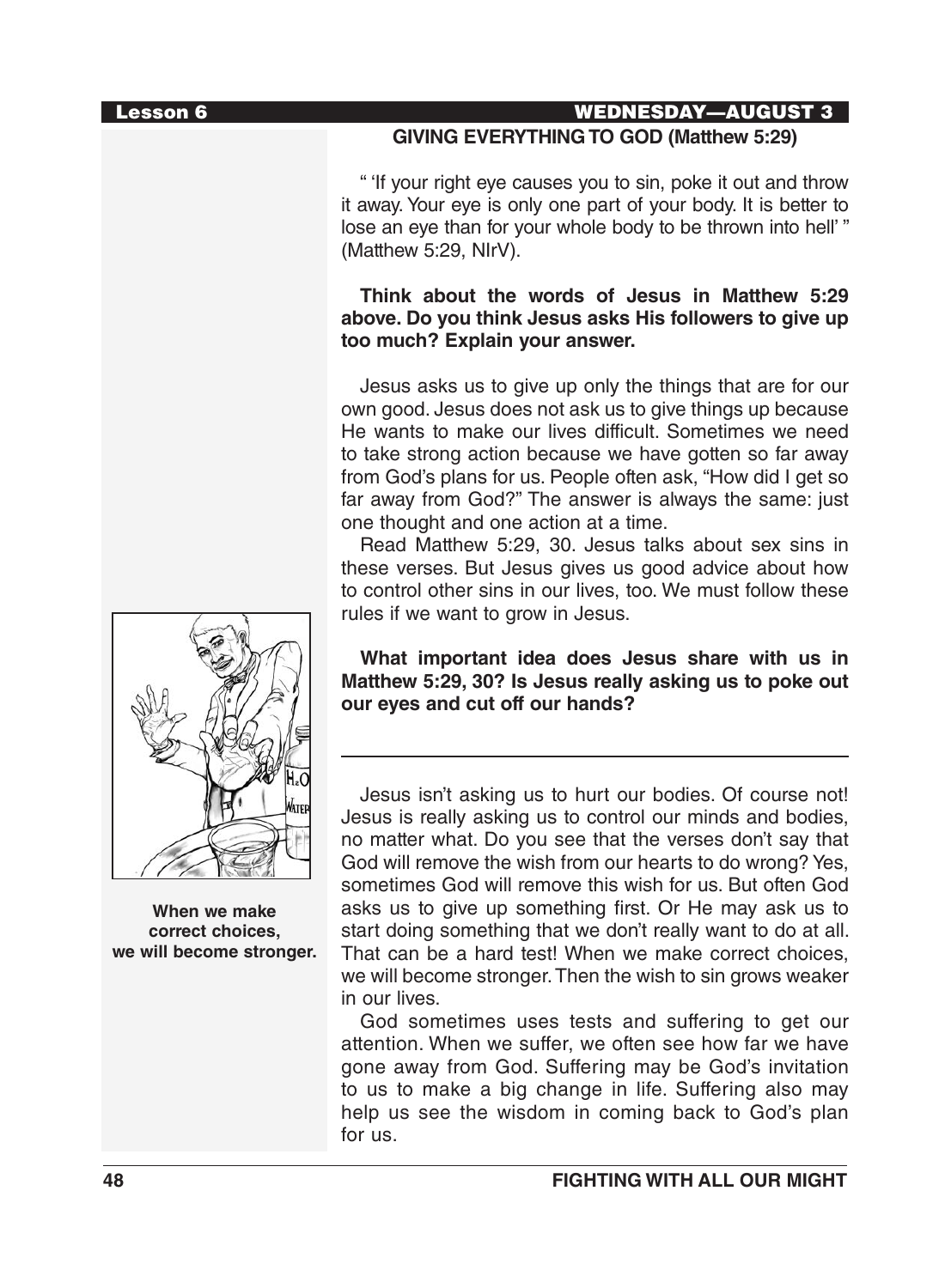#### THURSDAY—AUGUST 4 Lesson 6

## **NEVER GIVE UP (Genesis 32)**

**Read the story about Jacob wrestling with God (Genesis 32). What does this story say to us about not giving up, even when we feel discouraged?** 

We can know what is right and choose to do the right thing. But when we are under pressure, we may find that holding on to God and His promises is hard. That is why one of the important Christian strengths is never giving up.

Jacob is one of the best examples in the Bible of not giving up. Jacob tricked his brother, Esau, and his father many years before. Jacob stole his brother's blessing (Genesis 27). Since that time, Jacob ran in fear of Esau, who wanted to kill him. Yes, God gave Jacob wonderful promises of His protection and blessings in a dream about a ladder that touched heaven. But Jacob felt scared anyway. Jacob wanted to know that God accepted him and was going to keep the promise made to him many years before. As Jacob fought Someone who was Jesus, Jacob's hip popped out of joint. The pain was so bad that Jacob stopped fighting. In terrible pain, Jacob held on to Jesus. Jesus said to Jacob, " 'Let me go. The sun is coming up' " (Genesis 32:26, ERV). But Jacob won't let go until Jesus gives him His blessing.

Jacob's blessing came because he held on through the pain. The same thing happens for us. God also may pop our "hip" out of place. Then He will invite us to hang onto Him in our pain. God didn't remove the scars Jacob got from their wrestling match. Jacob continued to walk with a limp when he met his brother. On the outside, Jacob looked weak. But the limp showed that Jacob was strong enough to hold on to Jesus.

**What are some choices you can make that will help you not to give up on the Lord when you feel hopeless and want to do wrong? These choices can include your friends, way of life, the books you read, your health habits, and your spiritual life.**



**Jacob's blessing came because he held on through the pain.**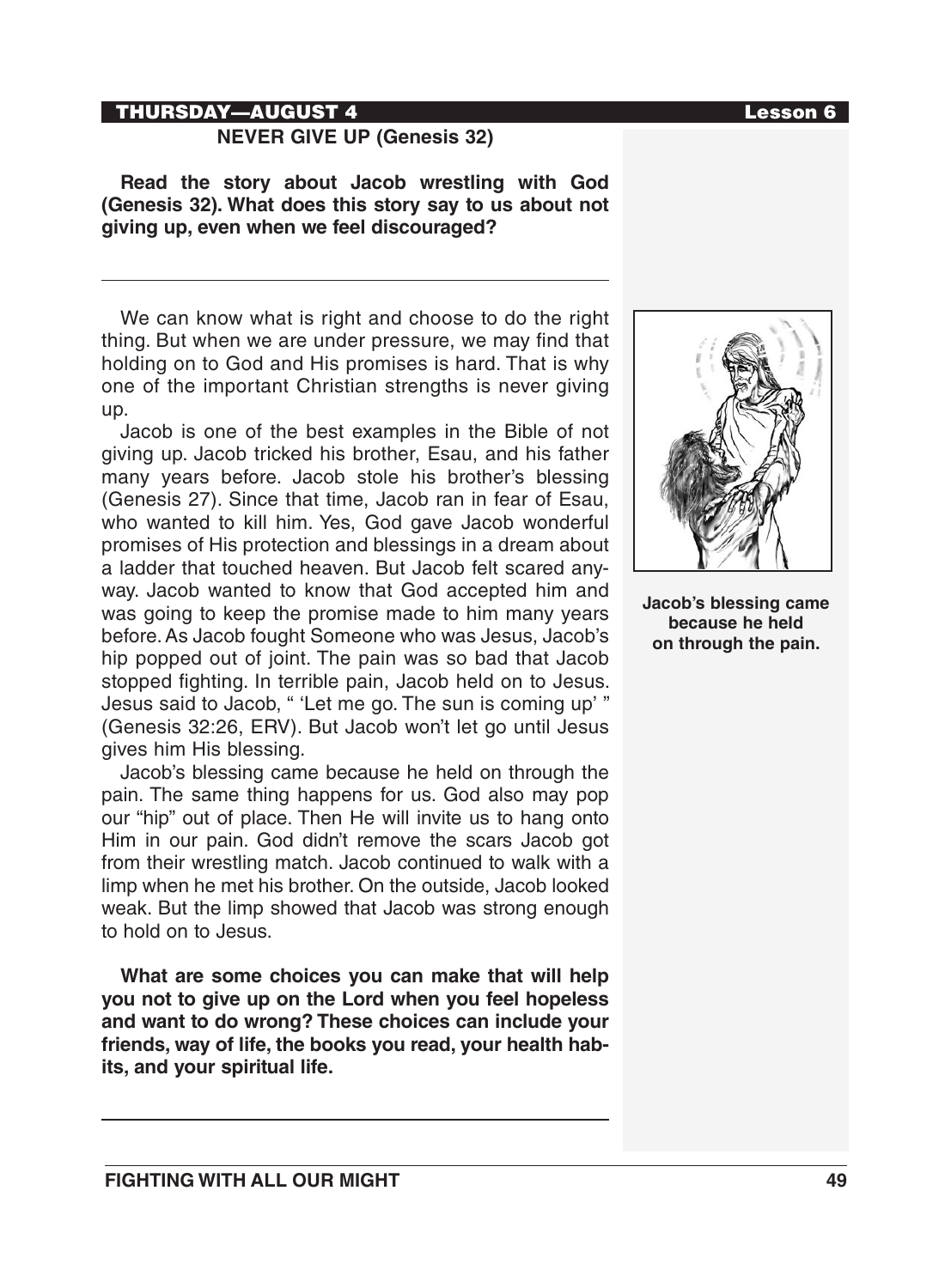#### Lesson 6 FRIDAY—AUGUST 5

**ADDITIONAL THOUGHT:** Read Ellen G. White, "The Night of Wrestling," pages 195–203, in *Patriarchs and Prophets*; and "Consecration," pages 43–48, in *Steps to Christ.*

"God made men free to choose. When man sinned, he put his freedom to choose under Satan's control. Since that time, Satan has worked hard to trick humans into doing what he wants them to do. Satan works to destroy humans and to make their lives unhappy and miserable."—Ellen G. White, *Testimonies for the Church*, volume 5, page 515, adapted.

"If man wants God's help, he must know his own weaknesses and needs. God wants to change man in a mighty way. Man must work hard to change. Man must pray and not give up. He must give up wrong habits. Man will win the war against himself only if he works hard to correct his problems and do what is right. Many people never become what God wants them to be. Why? Because they wait for God to do for them the work that He gives them the power to do. All who become useful in this life must be trained by strict discipline. Yes, they must strictly train their minds and hearts to do what is right. God will help them. God will join His mighty power with human effort."—Ellen G. White, *Patriarchs and Prophets*, page 248, adapted.

# **DISCUSSION QUESTIONS:**

**1** How will looking at Jesus help us understand better how much we need God's loving favor and mercy?

2 Read the story about Jesus in Gethsemane (Matthew 26:36-42). What were Jesus' own feelings and wishes? How were these different from what God wanted Him to do? What can we learn from Jesus' example?

3 As a class, talk about the things in our community that can make us weak and leave us open to Satan's attacks. What can we do to help other church members be aware of these dangers? Also, how can we help people who feel the need for help?

4 Do you know someone in your church who hasn't been there for a long time? Maybe this person is ready to give up, or already has. What can you do as a group to encourage this person? How can you help him or her to continue to trust in Jesus?



**"If man wants God's help, he must know his own weaknesses and needs."**